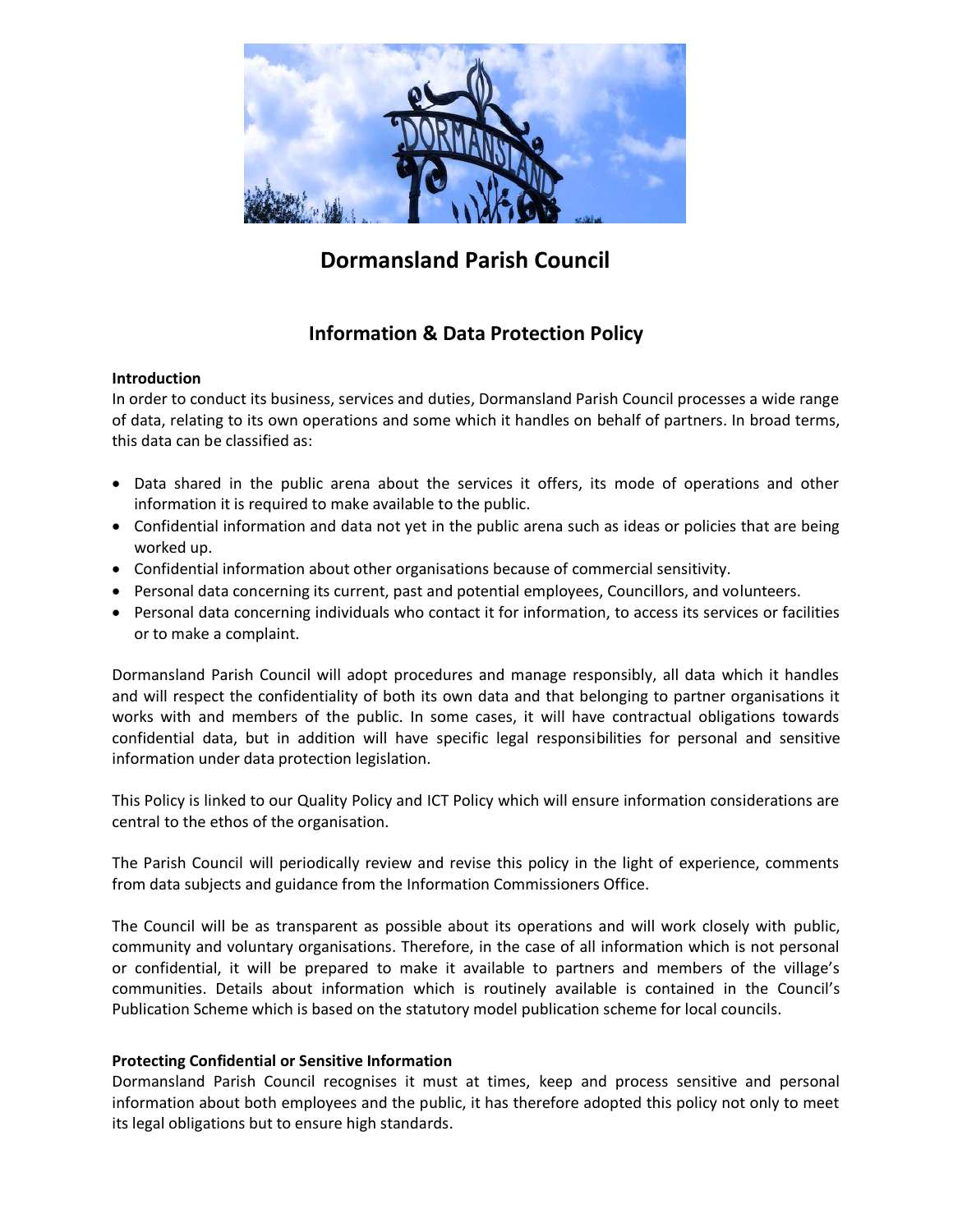The General Data Protection Regulation (GDPR) which become law on 25<sup>th</sup> May 2018 and will, like the the Data Protection Act 1998 before them, seek to strike a balance between the rights of individuals and the sometimes, competing interests of those such as the Parish Council with legitimate reasons for using personal information.

## **The policy is based on the premise that Personal Data must be:**

• Processed fairly, lawfully and in a transparent manner in relation to the data subject.

• Collected for specified, explicit and legitimate purposes and not further processed in a manner that is incompatible with those purposes.

• Adequate, relevant and limited to what is necessary in relation to the purposes for which they are processed.

• Accurate and, where necessary, kept up to date.

• Kept in a form that permits identification of data subjects for no longer than is necessary for the purposes for which the personal data are processed.

• Processed in a manner that ensures appropriate security of the personal data including protection against unauthorised or unlawful processing and against accidental loss, destruction or damage, using appropriate technical or organisational measures.

## **Data Protection Terminology**

**Data subject** - means the person whose personal data is being processed.

That may be an employee, prospective employee, associate or prospective associate of BTC or someone transacting with it in some way, or an employee, Member or volunteer with one of our clients, or persons transacting or contracting with one of our clients when we process data for them.

**Personal data** - means any information relating to a natural person or data subject that can be used directly or indirectly to identify the person.

It can be anything from a name, a photo, and an address, date of birth, an email address, bank details, and posts on social networking sites or a computer IP address.

**Sensitive personal data** - includes information about racial or ethnic origin, political opinions, and religious or other beliefs, trade union membership, medical information, sexual orientation, genetic and biometric data or information related to offences or alleged offences where it is used to uniquely identify an individual.

**Data controller** - means a person who (either alone or jointly or in common with other persons) (e.g. Parish Council, employer, council) determines the purposes for which and the manner in which any personal data is to be processed.

**Data processor** - in relation to personal data, means any person (other than an employee of the data controller) who processes the data on behalf of the data controller.

**Processing information or data** - means obtaining, recording or holding the information or data or carrying out any operation or set of operations on the information or data, including:

- organising, adapting or altering it
- retrieving, consulting or using the information or data
- disclosing the information or data by transmission, dissemination or otherwise making it available
- aligning, combining, blocking, erasing or destroying the information or data. regardless of the Technology used.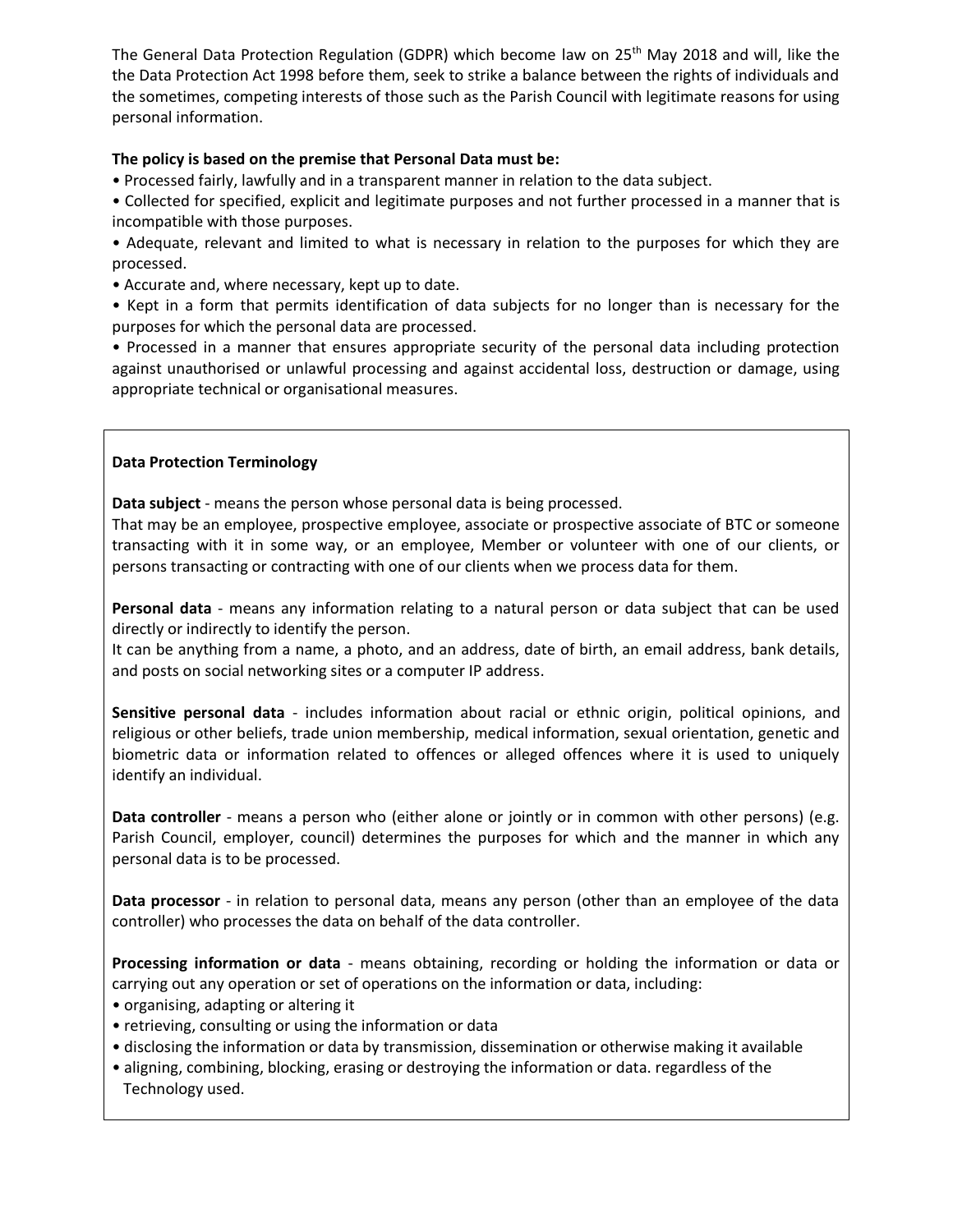Dormansland Parish Council processes **personal data** in order to:

- fulfil its duties as an employer by complying with the terms of contracts of employment, safeguarding the employee and maintaining information required by law.
- pursue the legitimate interests of its business and its duties as a public body, by fulfilling contractual terms with other organisations, and maintaining information required by law.
- monitor its activities including the equality and diversity of its activities
- fulfil its duties in operating the business premises including security
- assist regulatory and law enforcement agencies
- process information including the recording and updating details about its Councillors, employees, partners and volunteers.
- process information including the recording and updating details about individuals who contact it for information, or to access a service, or make a complaint.
- undertake surveys, censuses and questionnaires to fulfil the objectives and purposes of the Council.
- undertake research, audit and quality improvement work to fulfil its objects and purposes.
- carry out Council administration.

Where appropriate and governed by necessary safeguards we will carry out the above processing jointly with other appropriate bodies from time to time.

## **The Council will ensure that at least one of the following conditions is met for personal information to be considered fairly processed:**

- The individual has consented to the processing
- Processing is necessary for the performance of a contract or agreement with the individual
- Processing is required under a legal obligation
- Processing is necessary to protect the vital interests of the individual
- Processing is necessary to carry out public functions
- Processing is necessary in order to pursue the legitimate interests of the data controller or third parties.

Particular attention is paid to the processing of any **sensitive personal information** and the Town Council will ensure that at least one of the following conditions is met:

- Explicit consent of the individual
- Required by law to process the data for employment purposes
- A requirement in order to protect the vital interests of the individual or another person

## **Who is responsible for protecting a person's personal data?**

The Parish Council as a corporate body has ultimate responsibility for ensuring compliance with the Data Protection legislation. The Council has delegated this responsibility day to day to the Parish Clerk.

- Email: dormansclerk@outlook.com
- Phone: 07395 323456
- Correspondence: The Parish Clerk, 7 Cowden Mews, High Street, Cowden, Kent TN8 7JF
- The Parish Council has also appointed an external Data Protection Officer to ensure compliance with Data Protection legislation who may be contacted at: Satswana Ltd, Tulip Trees, Church Road, St Johns, Woking, Surrey GU21 7QN

## **Diversity Monitoring**

Dormansland Parish Council monitors the diversity of its employees, and Councillors, in order to ensure that there is no inappropriate or unlawful discrimination in the way it conducts its activities. It undertakes similar data handling in respect of prospective employees. This data will always be treated as confidential. It will only be accessed by authorised individuals within the Council and will not be disclosed to any other bodies or individuals. Diversity information will never be used as selection criteria and will not be made available to others involved in the recruitment process. Anonymised data derived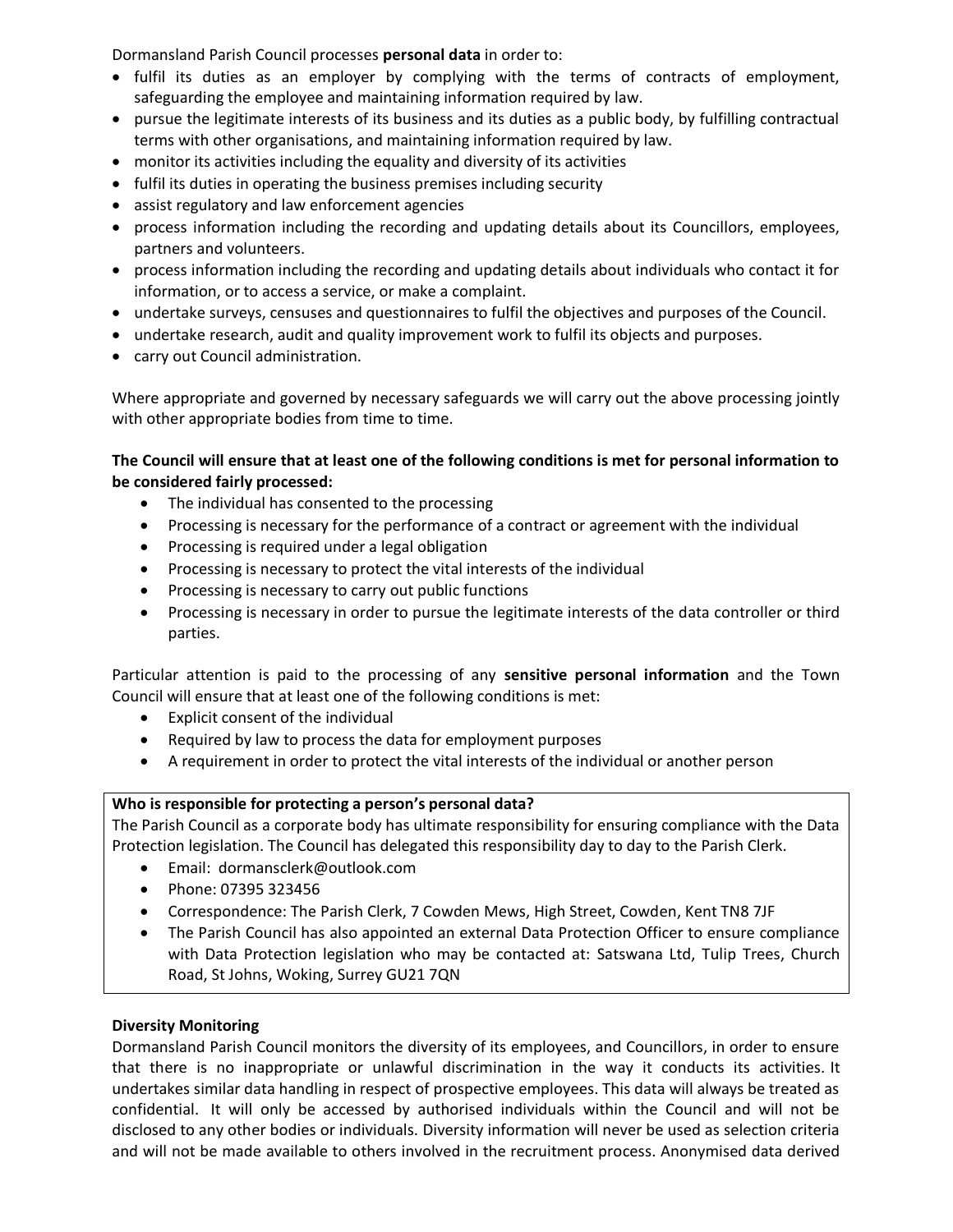from diversity monitoring will be used for monitoring purposes and may be published and passed to other bodies.

The Council will always give guidance on personnel data to employees, councillors, partners and volunteers through a Privacy Notice and ensure that individuals on whom personal information is kept are aware of their rights and have easy access to that information on request.

Appropriate technical and organisational measures will be taken against Unauthorised or unlawful processing of personal data and against accidental loss or destruction of, or damage to, personal data. Personal data shall not be transferred to a country or territory outside the European Economic Areas unless that country or territory ensures an adequate level of protection for the rights and freedoms of data subjects in relation to the processing of personal data.

#### **Information provided to us**

The information provided (personal information such as name, address, email address, phone number) will be processed and stored so that it is possible for us to contact, respond to or conduct the transaction requested by the individual. By transacting with Dormansland Parish Council, individuals are deemed to be giving consent for their personal data provided to be used and transferred in accordance with this policy, however where ever possible specific written consent will be sought. It is the responsibility of those individuals to ensure that the Parish Council is able to keep their personal data accurate and up-to-date. The personal information will be not shared or provided to any other third party or be used for any purpose other than that for which it was provided.

## **The Councils Right to Process Information**

General Data Protection Regulations (and Data Protection Act) Article 6 (1) (a) (b) and (e) Processing is with consent of the data subject, or Processing is necessary for compliance with a legal obligation. Processing is necessary for the legitimate interests of the Council.

#### **Information Security**

The Parish Council cares to ensure the security of personal data. We make sure that your information is protected from unauthorised access, loss, manipulation, falsification, destruction or unauthorised disclosure. This is done through appropriate technical measures and appropriate policies. We will only keep your data for the purpose it was collected for and only for as long as is necessary, after which it will be deleted.

#### **Children**

We will not process any data relating to a child (under 13) without the express parental/ guardian consent of the child concerned.

#### **Rights of a Data Subject**

**Access to Information:** an individual has the right to request access to the information we have on them. They can do this by contacting our Parish Clerk or Data Protection Officer.

**Information Correction:** If they believe that the information we have about them is incorrect, they may contact us so that we can update it and keep their data accurate. Please contact: Parish Clerk.

**Information Deletion:** If the individual wishes the Parish Council to delete the information about them, they can do so by contacting the Parish Clerk.

**Right to Object:** If an individual believes their data is not being processed for the purpose it has been collected for, they may object by contacting the Parish Clerk or Data Protection Officer.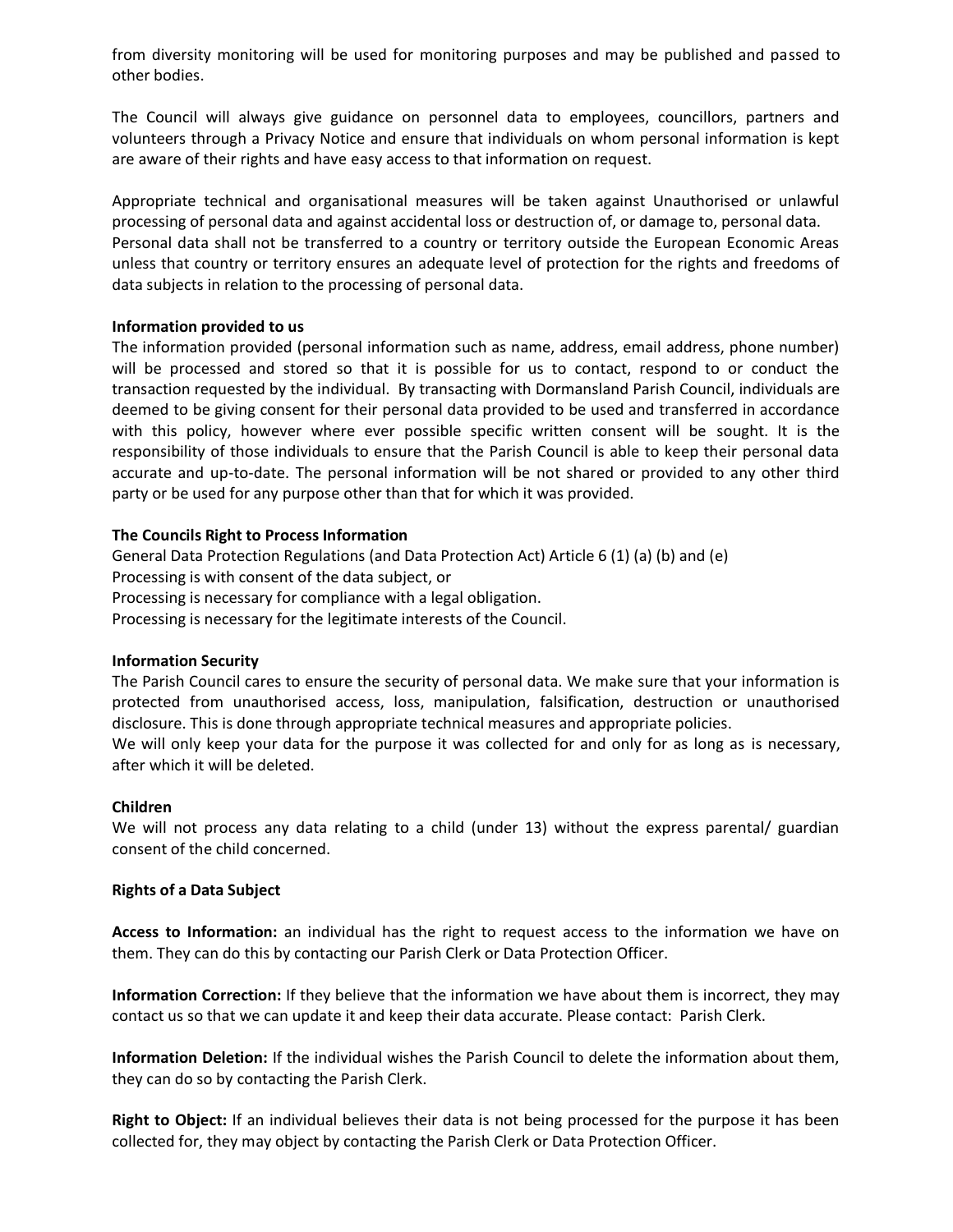The Parish Council does not use automated decision making or profiling of individual personal data.

**Complaints:** If an individual has a complaint regarding the way their personal data has been processed, they may make a complaint to the Parish Clerk, Data Protection Officer or the Information Commissioners Office **[casework@ico.org.uk](mailto:casework@ico.org.uk)** Tel: 0303 123 1113.

The Council will always give guidance on personnel data to employees through the Employee handbook.

The Council will ensure that individuals on whom personal information is kept are aware of their rights and have easy access to that information on request.

#### **Making Information Available**

The Publication Scheme is a means by which the Council can make a significant amount of information available routinely, without waiting for someone to specifically request it. The scheme is intended to encourage local people to take an interest in the work of the Council and its role within the community.

In accordance with the provisions of the Freedom of Information Act 2000, this Scheme specifies the classes of information which the Council publishes or intends to publish. It is supplemented with an Information Guide which will give greater detail of what the Council will make available and hopefully make it easier for people to access it.

All formal meetings of Council and its committees are subject to statutory notice being given on notice boards, the Website and sent to the local media. The Council publishes an annual programme in May each year. All formal meetings are open to the public and press and reports to those meetings and relevant background papers are available for the public to see. The Council welcomes public participation and has a public participation session on each Council and committee meeting. Details can be seen in the Council's Standing Orders, which are available on its website or at its offices.

Occasionally, Council or committees may need to consider matters in private. Examples of this are matters involving personal details of staff, or a particular member of the public, or where details of commercial/contractual sensitivity are to be discussed. This will only happen after a formal resolution has been passed to exclude the press and public and reasons for the decision are stated. Minutes from all formal meetings, including the confidential parts are public documents.

The Openness of Local Government Bodies Regulations 2014 requires written records to be made of certain decisions taken by officers under delegated powers. These are not routine operational and administrative decisions such as giving instructions to the workforce or paying an invoice approved by Council, but would include urgent action taken after consultation with the Chairman, such as responding to a planning application in advance of Council. In other words, decisions which would have been made by Council or committee had the delegation not been in place.

The 2014 Regulations also amend the Public Bodies (Admission to Meetings) Act 1960 to allow the public or press to film, photograph or make an audio recording of council and committee meetings normally open to the public. The Council will where possible facilitate such recording unless it is being disruptive. It will also take steps to ensure that children, the vulnerable and members of the public who object to being filmed are protected without undermining the broader purpose of the meeting.

The Council will be pleased to make special arrangements on request for persons who do not have English as their first language or those with hearing or sight difficulties.

#### **Disclosure Information**

The Council will as necessary undertake checks on both staff and Members with the the Disclosure and Barring Service and will comply with their Code of Conduct relating to the secure storage, handling, use, retention and disposal of Disclosures and Disclosure Information. It will include an appropriate operating procedure in its integrated quality management system.